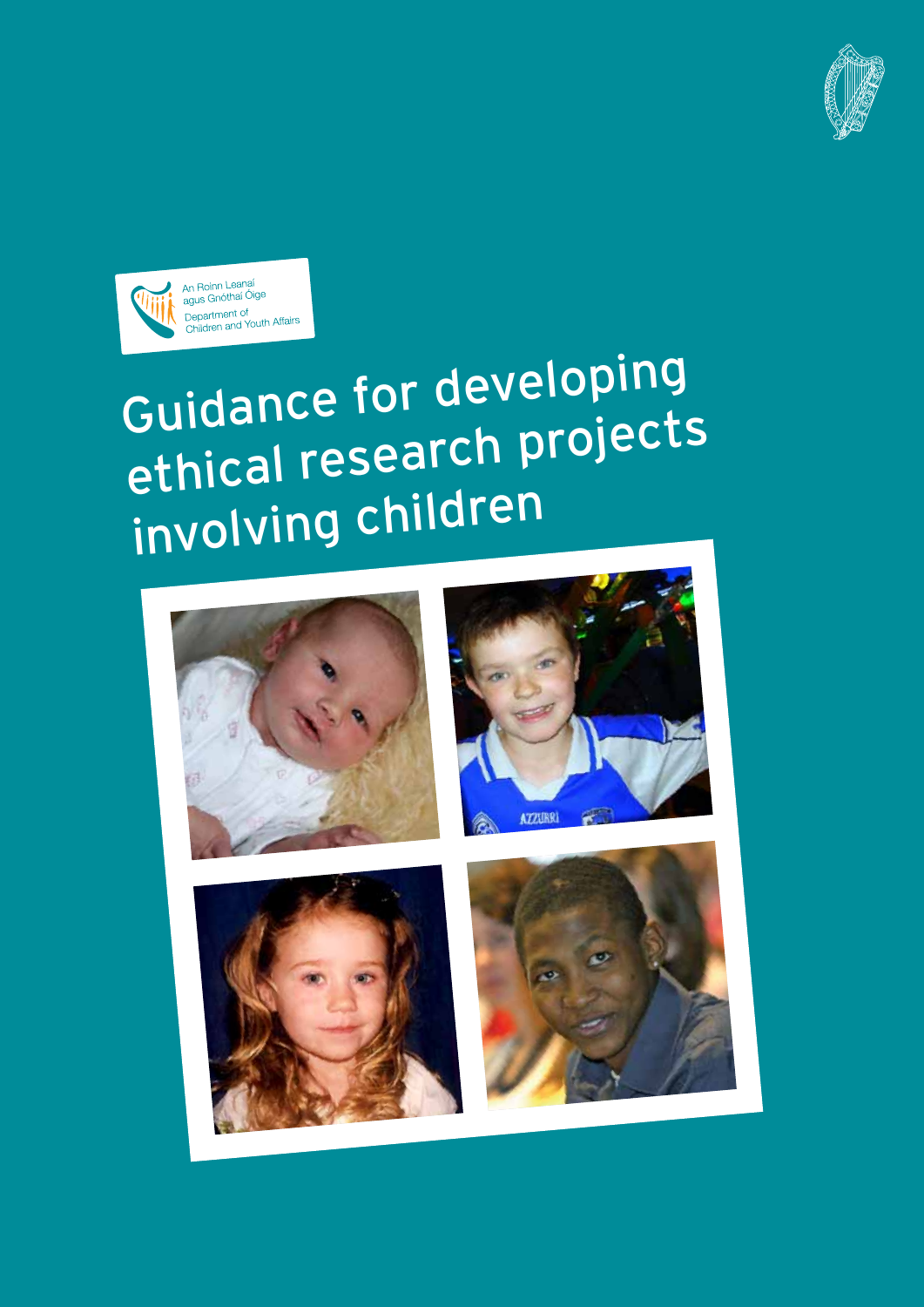# Guidance for developing ethical research projects involving children

APRIL 2012 DEPARTMENT OF CHILDREN AND YOUTH AFFAIRS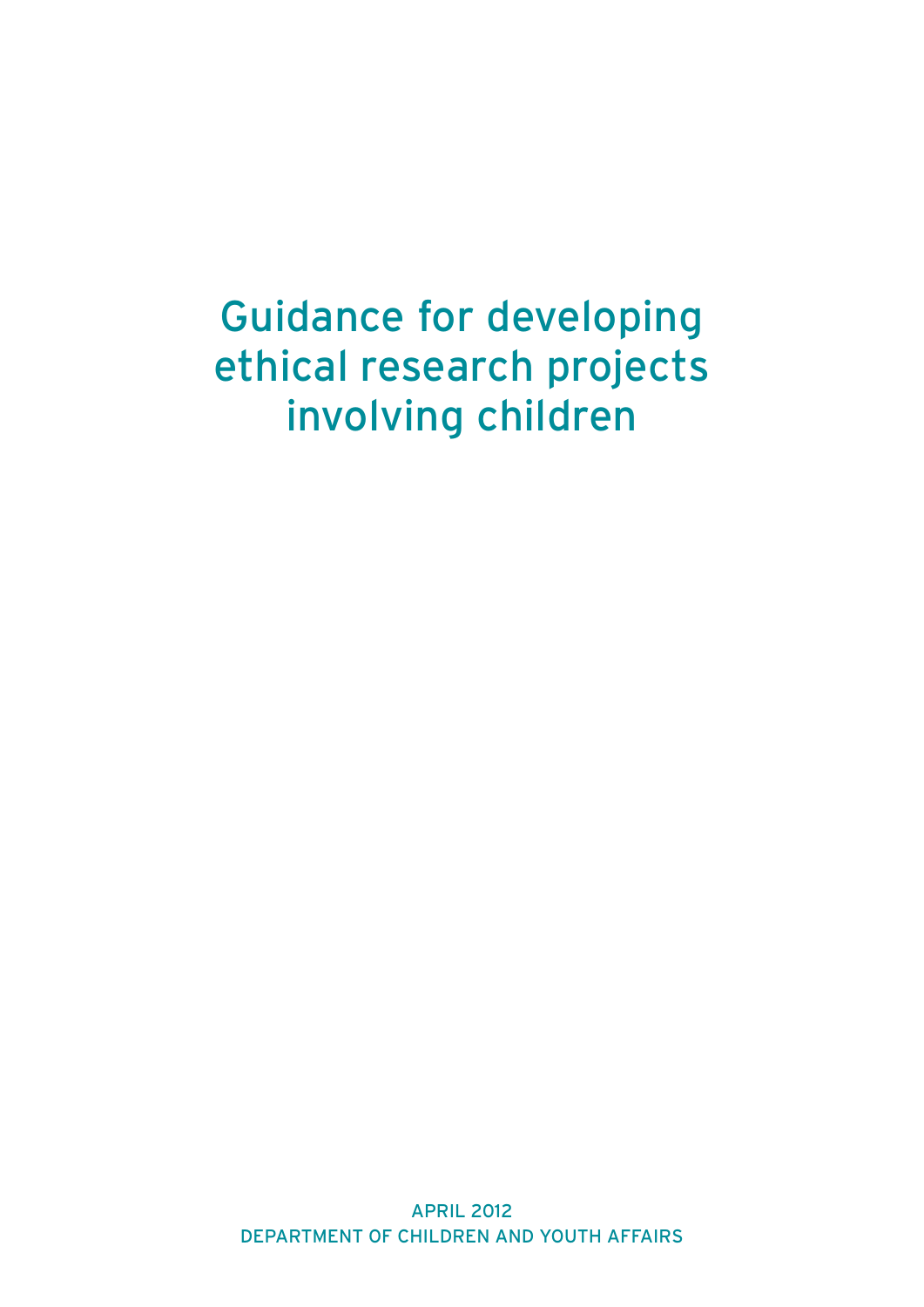Copyright © Minister for Children and Youth Affairs, 2012

Department of Children and Youth Affairs 43-49 Mespil Road Dublin 4 Tel: +353 (0)1 647 3000 Fax: +353 (0)1 667 0826 E-mail: contact@dcya.gov.ie Web: www.dcya.ie

ISBN 978-1-4064-2679-3

All rights reserved. No part of this publication may be reproduced, stored in a retrieval system, or transmitted, in any form or by any means, electronic, mechanical, photocopying, recording or otherwise, without the prior permission in writing of the copyright holder.

For rights of translation or reproduction, applications should be made to the Head of Communications, Department of Children and Youth Affairs, 43-49 Mespil Road, Dublin 4, Ireland.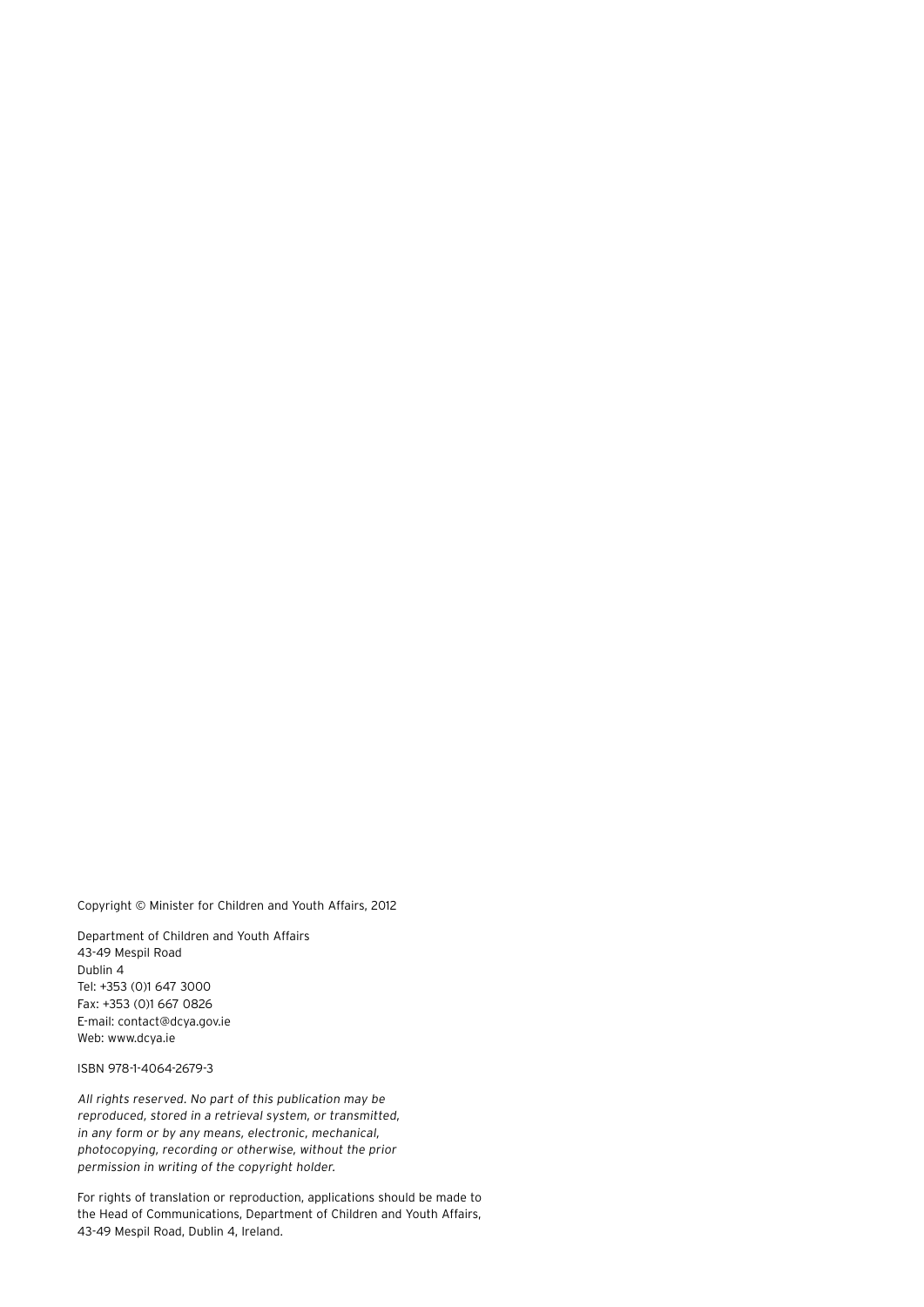# Contents

| <b>Foreword by Minister for Children and Youth Affairs</b><br><b>Introduction by Chairperson of Working Group</b><br>Why we need ethical guidance for children's research |                                                                                                                                                                                                                                                                                               | $\mathbf v$                             |
|---------------------------------------------------------------------------------------------------------------------------------------------------------------------------|-----------------------------------------------------------------------------------------------------------------------------------------------------------------------------------------------------------------------------------------------------------------------------------------------|-----------------------------------------|
|                                                                                                                                                                           |                                                                                                                                                                                                                                                                                               | vi                                      |
|                                                                                                                                                                           |                                                                                                                                                                                                                                                                                               |                                         |
| Aim of ethical guidance                                                                                                                                                   |                                                                                                                                                                                                                                                                                               |                                         |
| 1.<br>2.<br>3.<br>4.<br>5.<br>6.                                                                                                                                          | Core ethical principles and concepts in child-related research<br>Minimising risk of harm<br>Informed consent and assent<br>Confidentiality and anonymity<br>Child protection and well-being<br>Legal requirements and policy commitments<br>Children's participation in the research process | 2<br>2<br>3<br>$\overline{4}$<br>5<br>5 |
| <b>Concluding points</b>                                                                                                                                                  |                                                                                                                                                                                                                                                                                               | 8                                       |
| <b>References</b>                                                                                                                                                         |                                                                                                                                                                                                                                                                                               | 9                                       |

| Appendix: Members of the Working Group on Ethics in Children's Research |  |
|-------------------------------------------------------------------------|--|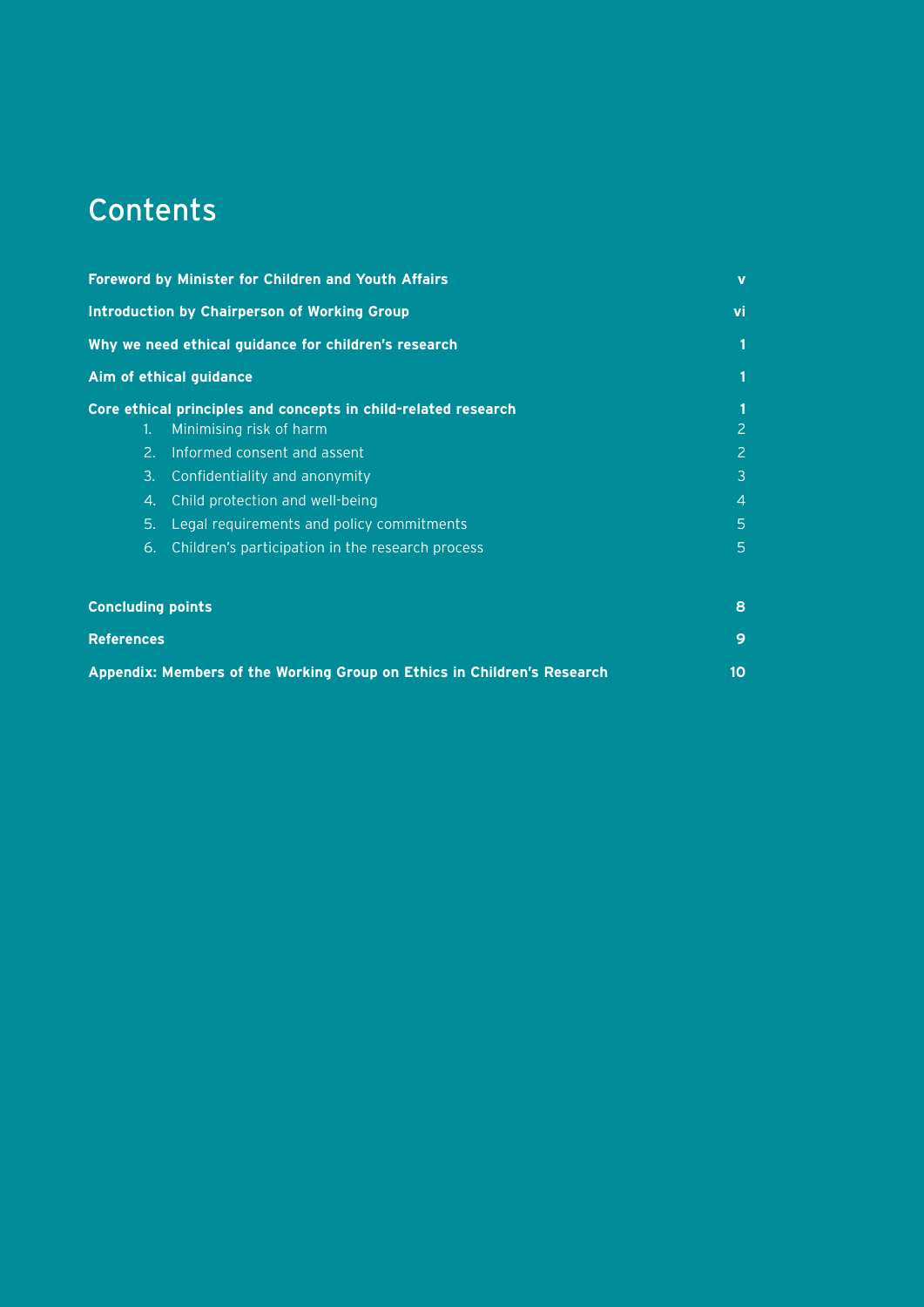The aim of this guidance paper, produced by a working group on behalf of the Department of Children and Youth Affairs (DCYA), is to advise on good practice principles for undertaking research with children (defined in Ireland as people below the age of 18).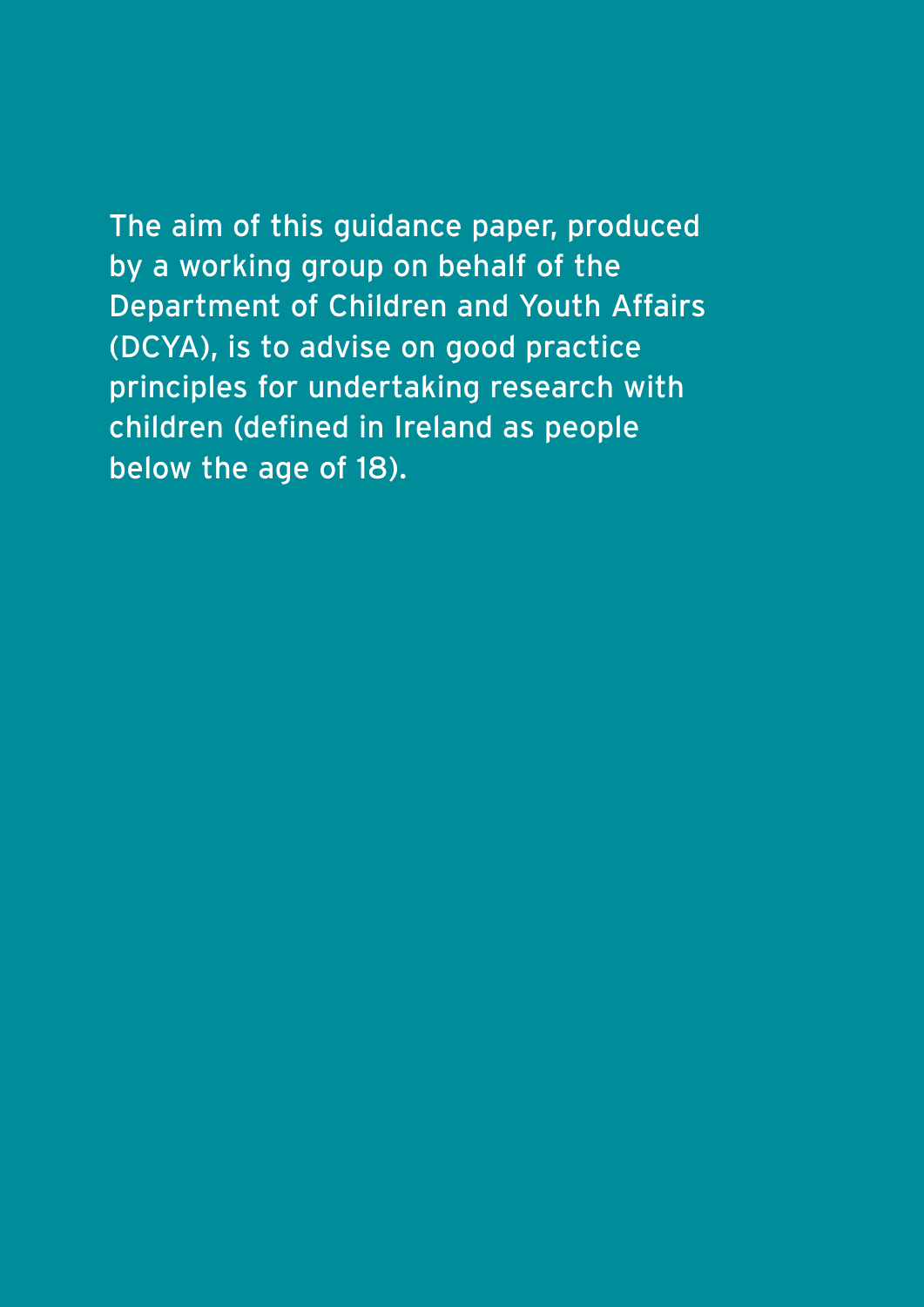## Foreword by Minister for Children and Youth Affairs

The decision to establish the Department of Children and Youth Affairs demonstrates the vision of Government: that growing up in Ireland means you have the best start in life.

To realise this vision, we need to understand our children – their lives, their circumstances, their needs and the services and supports required to meet their needs. Research is crucial.

The type of research being conducted by the Research Unit in my Department, and by other institutions, is providing us with a wealth of valuable data to understand our children better.

Clearly, such research has the potential to improve children's lives by strengthening the evidence base for policy development and service delivery. It can also, however, carry some risk. It is critical that our pursuits to better understand our children should never compromise them.

For this reason, it gives me great pleasure to be associated with this very important document, which sets out guidance for undertaking ethical research projects with children in Ireland to ensure that the involvement and participation of children in research projects is safe, respectful, meaningful and beneficial.

I am grateful to the Working Group, established by my Department, and the range of other stakeholders, including the Office of the Data Protection Commissioner, the Ombudsman for Children's Office and the Department of Health, for the time and effort they contributed to bring this guidance document to completion. I am particularly grateful to Dr. Anne Cleary, Chair of the Working Group.

Given that this document is underpinned by earlier research commissioned by my Department, by the United Nations Convention on the Rights of the Child, by legal and policy precedent, and by best practice principles, including Children First: National Guidance for the Protection and Welfare of Children (2011), it provides a very useful guidance for researchers on the complex web of ethical issues that can arise at each stage of the research journey, each requiring careful consideration.

> **Frances Fitzgerald, TD** Minister for Children and Youth Affairs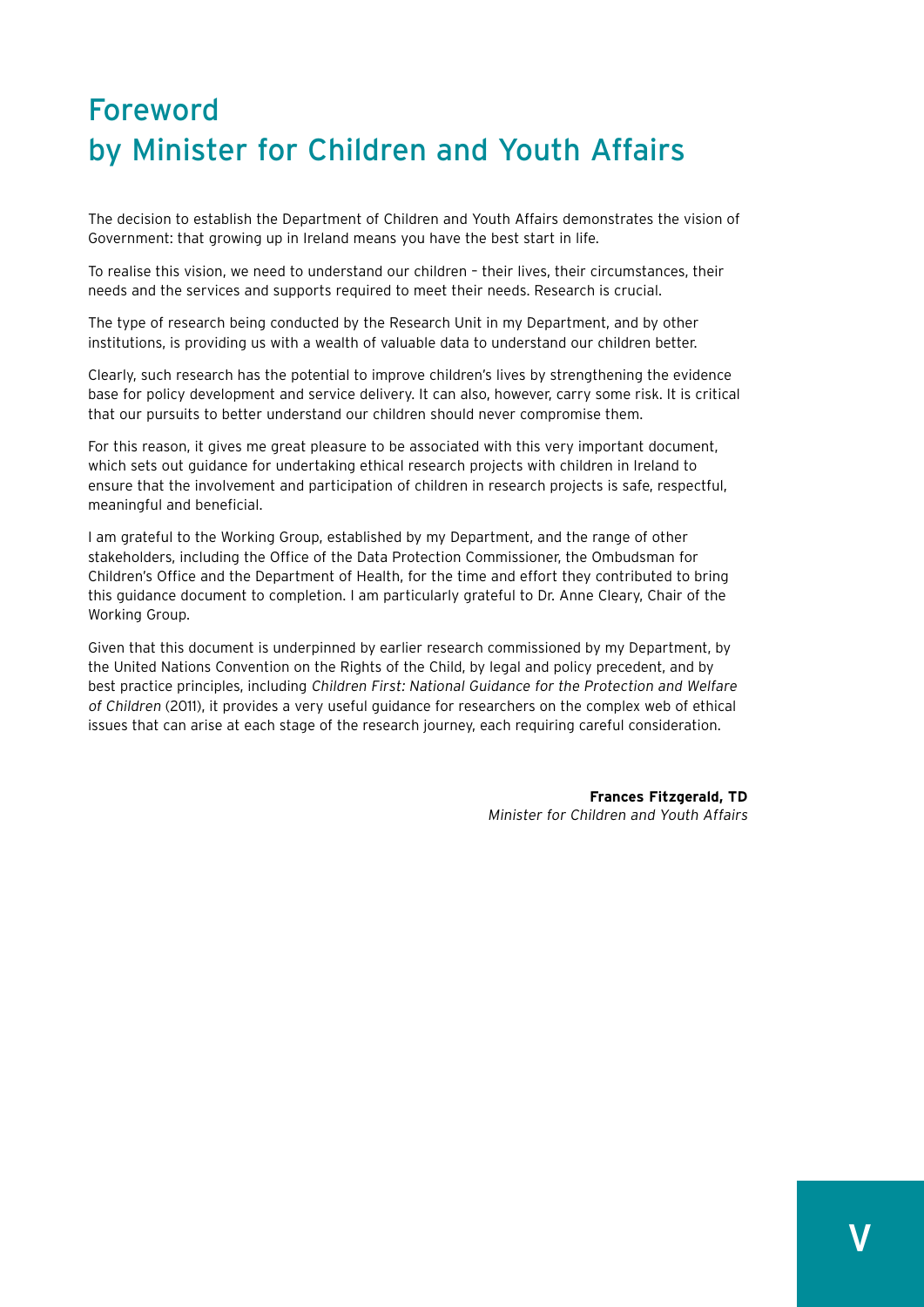### Introduction by Chairperson of Working Group

The need to protect children when they are involved in research is self-evident, but it has taken a relatively long time to translate this notion into policy and practice. The history of research endeavour includes many unethical practices involving children – from intrusive and invasive procedures, to the over-investigation of some populations. Organisations caring for children sometimes regarded them as a ready source of research data with little regard to the ethical issues involved. The voices of children were rarely heard in research and their potential to contribute to its development ignored.

The objective of this document is to provide ethical guidance for developing research projects involving children across a range of disciplines, from medicine to the social sciences. The impetus came firstly from a Department of Children and Youth Affairs' commissioned report on ethical issues and children's research, which identified a lack of standardisation in this area (Felzmann et al, 2010). Another incentive was to use the knowledge developed from ethical deliberations relating to the Growing Up in Ireland study. Part of this project has been the development of rigorous ethical procedures to both protect children and facilitate their participation in the research process.

The Working Group was largely formed from the GUI Research Ethics Committee and, as with the latter, participants came from a variety of disciplinary backgrounds – research, clinical, ethical/legal, as well as representatives from agencies serving children. It also included DCYA officials Dr. Sinéad Hanafin and Bairbre Meaney. Each committee member brought specific skills, but the success of the Working Group was due to the exceptional commitment they gave to the work, including the drafting of this guidance. The objective of the group, and this national guidance, is to safeguard children within research and to assist researchers to do better, more creative investigations with and for children.

> **Dr. Anne Cleary** Chairperson Working Group on Ethics in Children's Research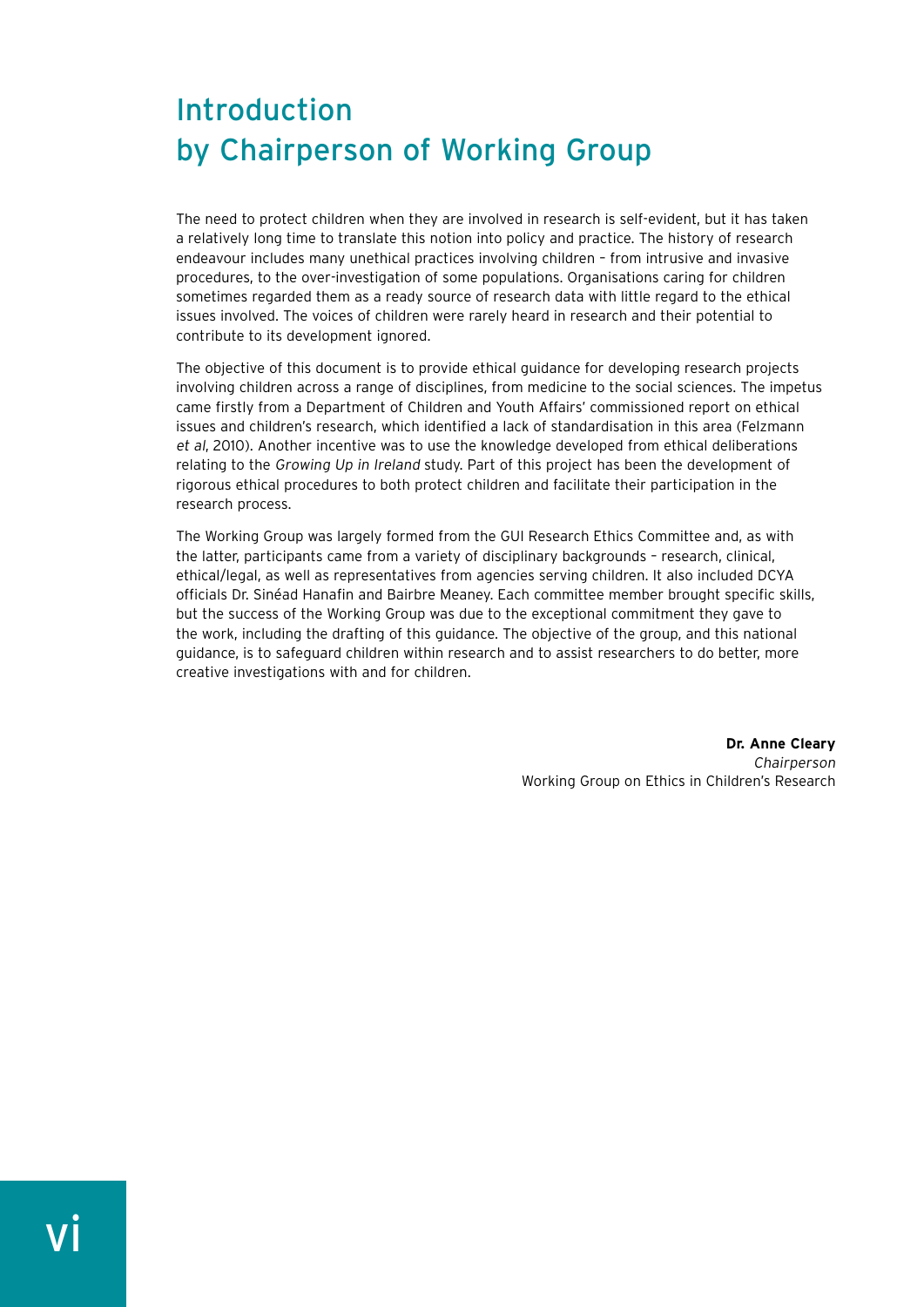#### **Why we need ethical guidance for children's research**

Research with, and for, children is necessary because knowing about children and their lives and understanding the child's perspective are key to protecting, promoting, and supporting their health and well-being (Department of Health and Children, 2000). There are specific issues arising from children's and young people's legal status, their knowledge and experience of the world, their differing levels of cognition and their relative lack of independence and autonomy, all of which require particular attention in order to ensure appropriate and ethical research practice.

#### **Aim of ethical guidance**

The aim of this guidance paper, produced by a working group on behalf of the Department of Children and Youth Affairs (DCYA), is to advise on good practice principles for undertaking research with children (defined in Ireland as people below the age of 18). Members of the working group are listed in the Appendix.

This guidance, which builds on a report by Felzmann et al (2010), is based on legal or policy precedent and/or best practice principles. It is also driven by the principles of the United Nations Convention on the Rights of the Child, in particular Articles 2, 3, 4 and 6 (UN, 1989). The guidance is intended for all those who carry out research with, and for, children in Ireland.

There is currently no single regulatory system and no body responsible for research ethics in Ireland. The most clearly regulated area of research is clinical trials, which must operate under the aegis of the EU Directive on Clinical Trials (Department of Health and Children, 2004) and which require review by a research ethics committee recognised by the Department of Health. Ethics relating to research outside this remit is covered primarily by research ethics committees (RECs) in health and social care organisations and in universities. The experience and competence of these RECs in relation to, for example, examining diverse methodologies vary greatly, as do their requirements and review procedures (Felzmann et al, 2010). The proposed Health Information Bill<sup>1</sup> includes a regulatory framework for the collection, use, management and storage of personal health information, as well as provision for a new national structure for research ethics. The Health Information and Quality Authority (HIQA) will soon become the supervisory body under the EU Clinical Trials Regulations and has already established a national research advisory body. The Health Information Bill will make the HIQA the supervisory body for approved RECs for all other types of health research.

#### **Core ethical principles and concepts in child-related research**

There are basic ethical principles that apply to all research. These include:

- a commitment to the well-being, protection and safety of participants;
- a duty to respect the rights and wishes of those involved;
- an obligation to address the issue of who ought to receive the benefits of research and bear its burdens;
- a responsibility to conduct high-quality scientific research;
- a commitment to communicate the results of research to relevant stakeholders and policy-makers.

Based on these principles, a number of core ethical concepts arise in research. These are:

- 1. minimising risk of harm;
- 2. informed consent and assent;
- 3. confidentiality and anonymity.

In relation to children's research, a number of additional issues need to be addressed, namely:

- 4. child protection principles;
- 5. legal obligations and policy commitments in relation to children;
- 6. a child-centred, inclusive approach to research.

<sup>1</sup> The powers set out in the Health Information Bill will apply to all health research that is not otherwise governed by EU law. See legislative proposals at www.dohc.ie/issues/hib/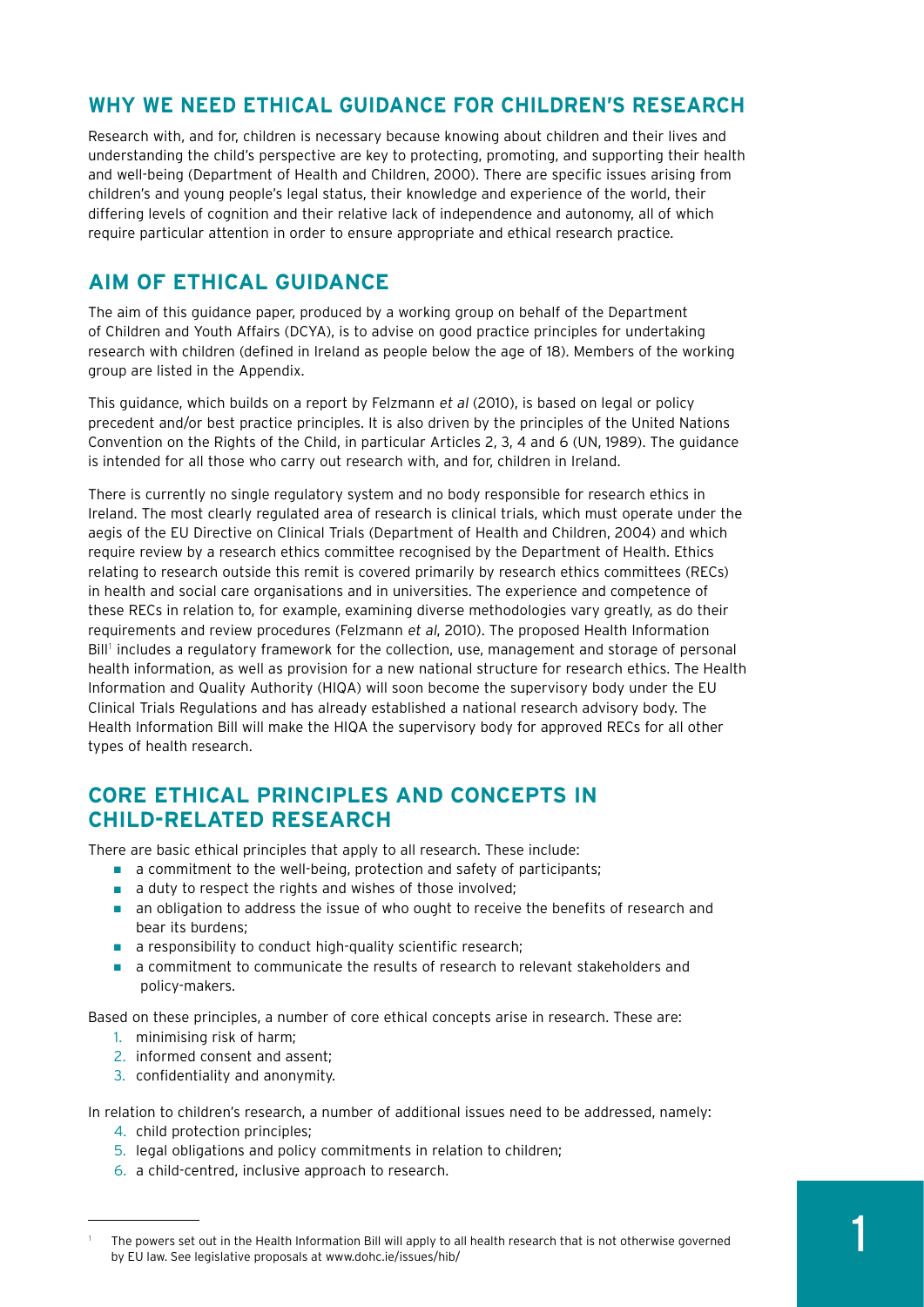#### **1. Minimising risk of harm**

One of the main concerns in research ethics is the protection of participants from harm or the limitation of risk of harm. A key ethical consideration in research involving children is the level of risk to which children may be exposed. Risk refers to potential harm (physical, psychological or social) that may arise from the research. Some research, such as early phase clinical trials, poses a more identifiable risk of harm. But perceived low-risk research could result in different types of harm, for example, mental distress or the stigmatising of certain social, cultural, racial or religious groups.

International research guidelines advocate a 'minimal risk' standard, which implies that the anticipated probability and magnitude of harm or discomfort are not greater than those ordinarily encountered in daily life or during the performance of routine physical or psychological examinations or tests. The degree of risk may vary based on the level of physical, psychological or social vulnerability in the study population or sample. Risk can be both overestimated and underestimated. Guides to assessing the risk–benefit balance in health-related research have been produced by the Irish Medical Council (2009), the Medical Research Council (2004) and the Royal College of Paediatrics and Child Health (2000) in the United Kingdom, and the US Department of Health and Human Services (2009). In addition, the Data Protection Commissioners in Ireland have published guidelines on research in the health sector (2007).

Research on sensitive topics should not automatically be considered high risk. Provided adequate protection measures are in place, such research is often valuable and could, in fact, be comparatively low risk. Conversely, social science research with children is not necessarily low risk and could pose significant psychological or social risks. In relation to these issues, research ethics committees, investigators and reviewers of research protocols need to:

- evaluate the potential risk or discomfort posed for children, interpreting minimal risk in relation to the normal experiences of average healthy children;
- ensure measures are in place to mitigate potential harm arising from the research process, including suspension of the research project if a child's safety or well-being is negatively affected.

#### **2. Informed consent and assent**

For consent to be valid, it has to be informed (Shaw et al, 2011) and the onus is on the researcher to show that he or she has taken the steps necessary to ensure that the person whose consent is being sought has been given the requisite information and has been supported in developing an adequate understanding of the research. In addition, consent for access to contact information by researchers is generally required under the Data Protection Acts (see Section 3 below). Parental and/or guardian (informed) consent is required for a child (defined in Ireland as a person below the age of 18) to participate in research. Where a child is in the care of the State, additional requirements may be necessary. Good practice also requires the child's agreement to participate (informed assent) and this should be sought independently (see below). The nature of the child's involvement in the decision-making process will be dependent on their age and maturity, as well as on an evaluation of their ability to understand the nature, purpose and implications of what is involved and to make a decision about this.

In the United States of America, the National Commission for the Protection of Human Subjects (1977) recommends that children over the age of 7 should be asked for their assent to participate in research and that the objection of a child at any age should be adhered to unless the intervention being tested were to offer an important direct benefit to the child's health. In Ireland, young people over the age of 16 can exercise rights in relation to medical and dental decisions concerning themselves, but the general law in this country is that parental rights remain intact until the child reaches 18 years of age (Irish Council for Bioethics, 2005).<sup>2</sup> The ability of children to understand the consequences of taking part in the research is influenced by the type and context of the research, but if information is presented in a child-appropriate manner and children are supported throughout the decision-making process, then many children will be competent to assent to participate (Medical Research Council, 2004). Adequate information about the project's aims, methods and potential outcomes must be provided in a child-accessible form and children

<sup>2</sup> It should be noted, however, that the EU Clinical Trials Regulations define an adult as someone who has attained the age of 16.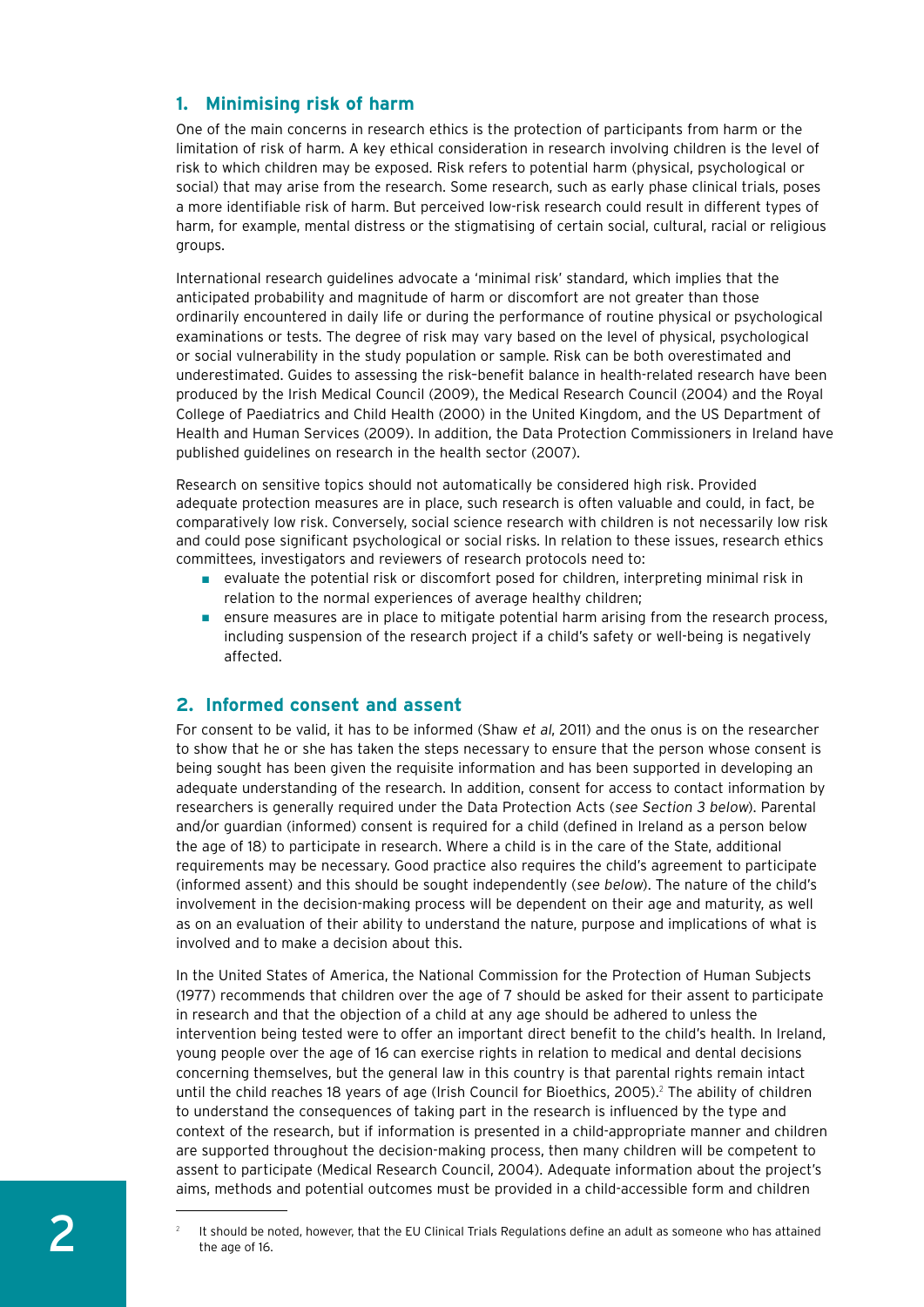should be given time to assimilate the information, ask questions and consult with others as necessary before deciding whether to assent. Children should also be made aware that their participation is entirely voluntary and that they are free to withdraw at any time without any negative consequences attached to this decision. If, at any time, a child withdraws assent, parental consent should not override this wish.

Complex or long-running projects may require confirmation of consent and assent at various points to take account of children's increased level of understanding. In research that straddles the age of consent, once the research participants reach the age of 18 the previously acquired parental consent is negated and not seeking the young adult's consent at this stage could be deemed akin to proceeding without consent (Spriggs, 2010).

#### **3. Confidentiality and anonymity**

Confidentiality implies that research data that include identifiable information on participants should not be disclosed to others without the explicit consent of the participants (except in the case of a child protection concern, see Section 4 below). The data should be collected with the consent of the participant and the researcher should also explain who will have access to the data and why. The principle of anonymity is that individual participants should not be identifiable in research documentation, unless agreed to by the participant.<sup>3</sup>

In Ireland, the Data Protection Acts 1988 and 2003 (Government of Ireland, 1988 and 2003) cover a wide range of research-related activities, including the collection, storing, accessing and disclosing of personal data held in either electronic or manual filing systems by individuals or in general organisational records. In terms of this legislation, which does not expressly specify a particular age threshold for consent, the agreement to allow disclosure of identifiable information on a child research participant must be sought from the child's parent or guardian. However, good practice principles require that the child, depending on age and competence, be fully informed of these issues and provides assent where applicable.

Key points of the data protection legislation include:

- Where consent is relied on for processing, including disclosure, of sensitive data, then the consent must be explicit, unless it is necessary for medical purposes<sup>4</sup> in which case implied consent can be relied on.
- Only the minimum amount of personal data required should be sought and retained.
- Personal data may not be used for any other purpose other than that specified at the point of collection – unless this is agreed to by the participant – and cannot be retained once the initial purpose has ceased.
- Access to research data by others (e.g. colleagues, research staff) is contingent on prior consent for this being obtained from the research participants. Guarantees of confidentiality and anonymity given to participants must be honoured, unless there are clear overriding reasons to do otherwise (most importantly, when there is a child protection issue) and any limitation in relation to confidentiality must be explained to participants when consent is sought.
- Appropriate security measures must be taken and the degree of security depends on the level of sensitivity and the harm that might result from an unauthorised disclosure. Methods for preserving the anonymity of data include the removal of direct identifiers, the use of pseudonyms or the use of technical means to break the link between data and identifiable individuals. In qualitative research, additional protective measures may be needed, for example, changing or omitting certain characteristics (e.g. age, gender, geographic location, distinctive details) to disguise participants' identities. All research outputs and publications must be checked carefully to ensure confidentiality and anonymity. Where there is a need to store personal data for the purpose of the research, it must be kept in a safe and secure environment, i.e. system and physical security safeguards must be in place.
- Research participants have a right of access to personal data, but this does not apply to personal data kept only for the purpose of preparing statistics.

<sup>3</sup> The HIQA website (www.hiqa.ie) contains guidelines to assess privacy risks to individuals before and during a project involving personal information.

<sup>4</sup> Medical purposes as defined by Section 2B(4) of the Data Protection (Amendment) Act 2003 includes medical research. The full list of criteria for the processing of personal data is set out in Sections 2A and 2B of the Act.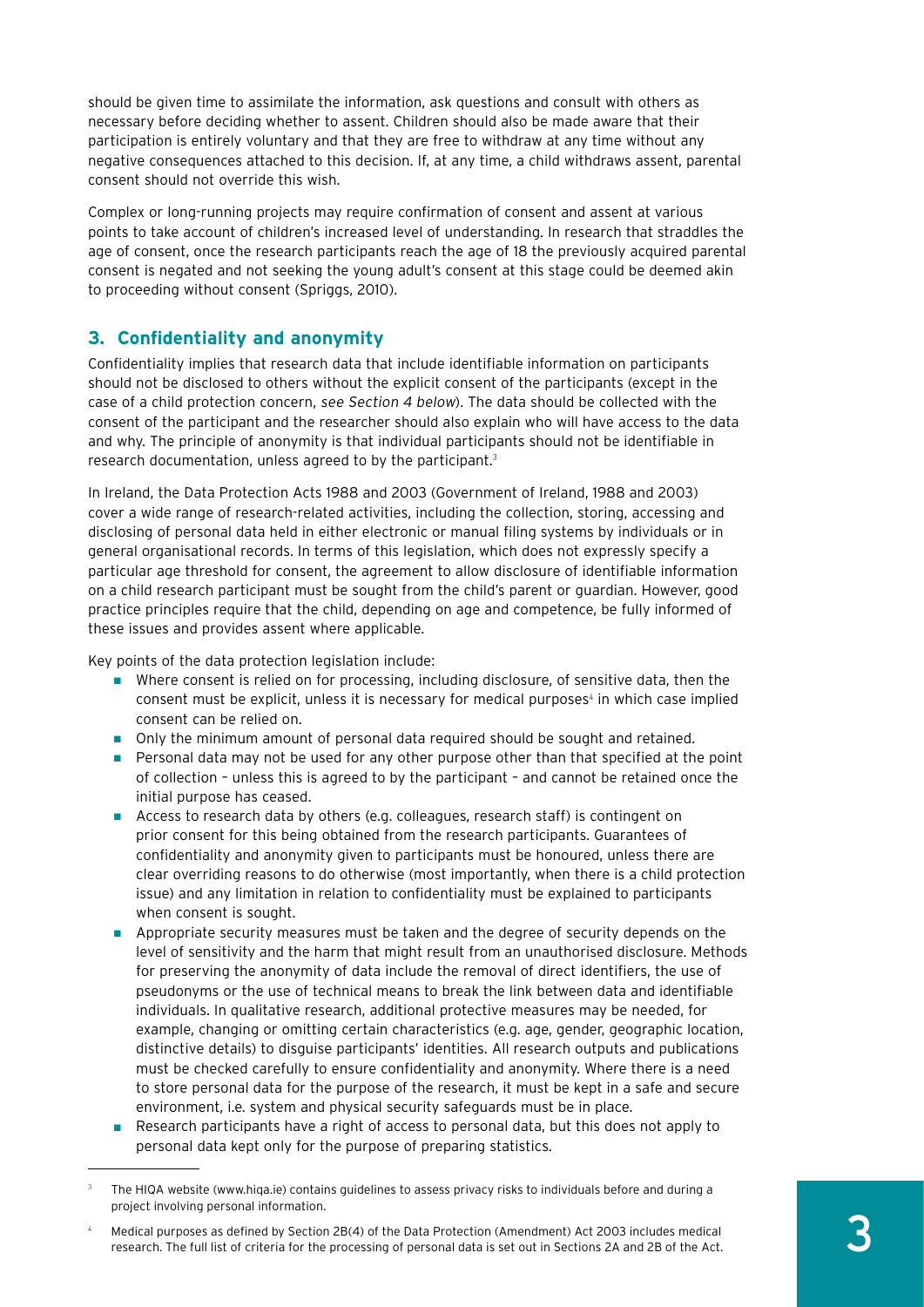#### **4. Child protection and well-being**

To ensure research procedure is in keeping with current best practice standards of child protection, researchers must carry out their work in accordance with Children First: National Guidance for the Protection and Welfare of Children, published by the Department of Children and Youth Affairs (DCYA, 2011). Children First provides information on protecting and promoting child welfare and the best practice response to personal evidence or reports that children are being harmed or at risk of harm. Children First requires that concerns about children be reported to the Children and Family Services of the HSE, which has statutory responsibility to protect children, or in an emergency to the Gardaí (ibid, p. 3), and outlines the standard reporting procedure to be used in passing this information to the statutory authorities. Children First also recommends that effective child protection is best achieved where the national and local guidelines are supported by comprehensive training, supervision and support services for children and families. The national guidance recommends that every organisation in regular direct contact with children should develop policies and procedures for staff and/or volunteers relating to child protection and well-being. Such organisations are also required to appoint a designated liaison person within the organisation to take responsibility for this and for reporting allegations or suspicions of child abuse. Research organisations should have a child protection policy in place that ensures that children's welfare is the primary concern and that research staff are clear about their role and responsibility. Factors that should be implemented to ensure the child is protected include:

- developing a risk assessment before starting the research;
- ensuring that Garda-vetting and employment checks are carried out on study personnel;
- ensuring that all researchers have adequate skills, training and access to relevant expertise in relation to child protection issues;
- having a trusted adult, or third party, present, recording interviews on video or conducting interviews in an environment where there is passive surveillance by a third party.

The researcher's competence in working with children, and access to relevant expertise where necessary, is a prerequisite for ensuring child safety and well-being in the research process. Researchers should have access to a designated liaison person within the research team or organisation who holds a senior position and has expertise and/or knowledge of child protection best practice principles. This person should be a source of advice and information, and be responsible for ensuring that the standard reporting procedure is followed. The designated liaison person themselves should ensure that they are knowledgeable about child protection and undertake any training considered necessary to keep themselves updated on new developments (DCYA, 2011, p. 14).

Research that involves the participation of children may, in rare circumstances, have adverse effects on the children who are participating. If at any time during the research process there is an indication that a child's safety or well-being is being negatively affected, the research must be suspended until the issue has been addressed. If through the course of the research the child appears to be negatively affected by the research, the parent or guardian must be informed and the child and family offered appropriate support.

Child protection best practice principles and legislation may alter the usual rules and conditions of research. An example of this relates to the area of confidentiality. Where a child or young person discloses that they or others are at risk of significant harm, or where the researcher observes or receives evidence of incidents likely to cause serious harm to the child, the researcher has a duty to take steps to protect the child and/or other children (DCYA, 2011, p. 16). However, while the consent or the assent of the child need not be sought to report a serious risk, it is important that the researcher does this after discussion with the child, ensuring that they are fully aware of the situation and the steps that are going to be taken in order to protect them and/or other children. If the researcher decides they need to inform others of any situation in line with the Children First national guidance, then they must ensure that the child has immediate support and is kept fully informed. This potential situation requires that children and young people should be told at the outset, and as necessary during the course of an interview, that confidentiality cannot be guaranteed if information of this type emerges. In reporting these concerns, the researcher is protected in law by the Protections for Persons Reporting Child Abuse Act 1998 (Government of Ireland, 1998). If during the course of research it becomes necessary to report a child protection concern in line with the Children First national guidance, it is important that every possible effort is made to keep the child's parents/carers informed of the situation, except in circumstances where doing so might place the child at further risk.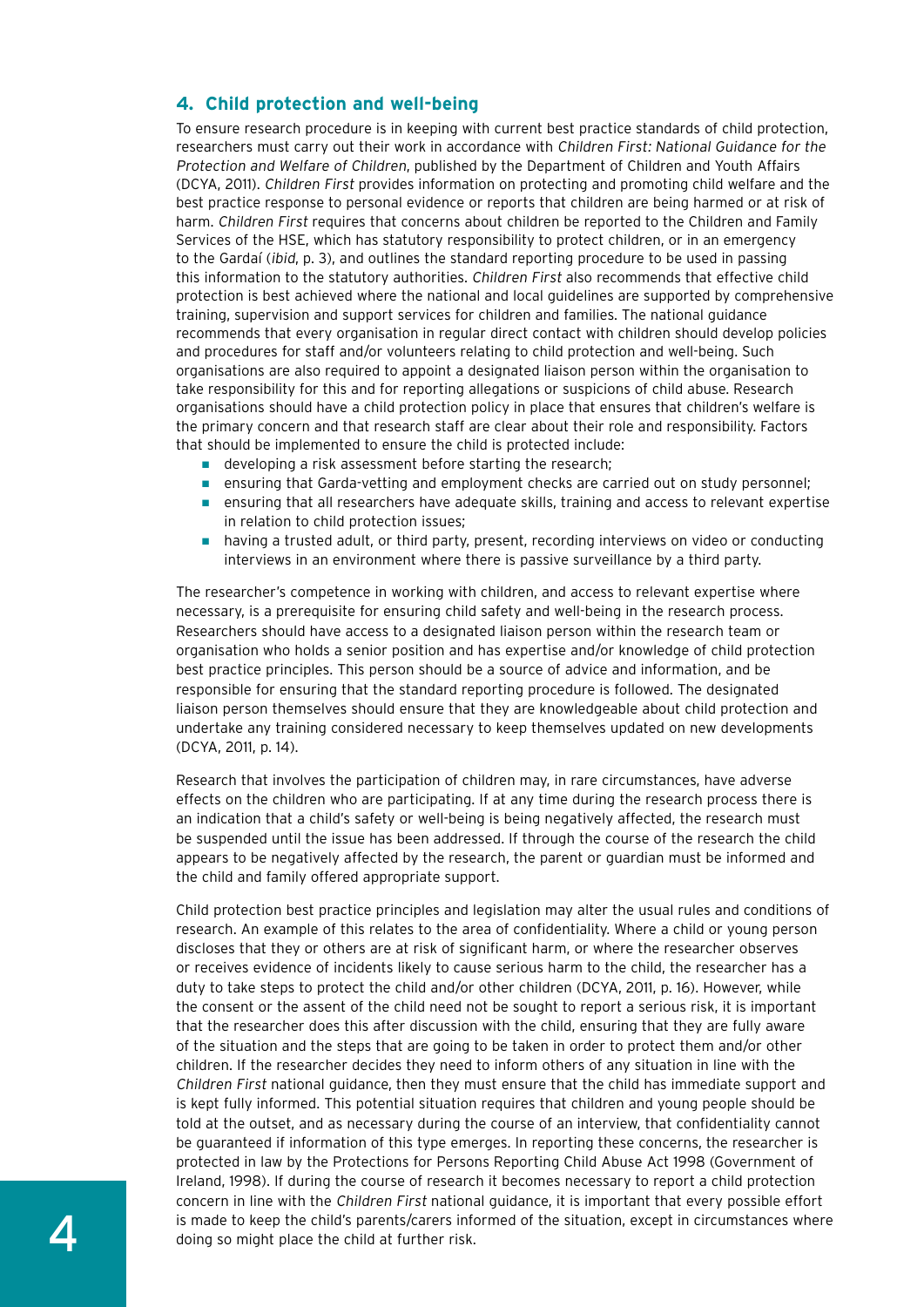#### **Protective considerations for the researcher**

Providing a place where information can be disclosed to researchers in private has been seen as important, especially in qualitative research with children. However, in recent years concerns about risks to the researcher in a one-to-one research situation have arisen in the context of child protection legislation. The potential of allegations of infringements of such legislation have led to changing research practices. Researchers can engage one-to-one with children provided they are always in sight of others. Protective factors in relation to child protection also ensure the protection of the researcher. When making decisions about implementing protective factors, it is necessary to produce a set of procedures to address potential allegations against a researcher/interviewer. These procedures should include measures that:

- protect children, including reporting as per Children First national guidance where appropriate;
- allow internal investigation into the allegation (which must not interfere with any statutory inquiry);
- provide appropriate support for the researcher during the investigation process.

#### **5. Legal requirements and policy commitments**

The rights of children in Ireland in relation to their participation in research are covered in the United Nations Convention on the Rights of the Child (UN, 1989), which Ireland has ratified. This provides for free expression for children who are capable of forming their own views (Articles 12 and 13) and the right to access appropriate information (Article 17). Although parental rights are given predominance in the 1937 Constitution of Ireland (Article 42), young people also have rights under Article 40.3.1, which include a right to dignity, privacy, bodily integrity and a right to autonomy or self-determination.<sup>5</sup> Children as participants in research projects also have rights under the Data Protection Acts, as do their parents (Government of Ireland, 2003). Under the European Communities (Clinical Trials on Medicinal Products for Human Use) Regulations 2004 (Department of Health and Children, 2004), parental or guardian consent is required for clinical trials involving minors, who are defined in this case as persons under the age of 16 years.<sup>6</sup> All research in Ireland involving children should, as stated above, be carried out within the framework of Children First: National Guidance for the Protection and Welfare of Children (DCYA, 2011).

#### **6. Children's participation in the research process**

#### **Participation of children**

Children have a right to be involved in many aspects of the research process and their participation can enhance the quality of the research (Shaw et al, 2011; Williams, 2011). Successful participation of children in research is associated with:

- their understanding of the process;
- making informed decisions to become involved and the ability to do this develops over time;
- having the opportunity, where feasible, to become actively involved in different stages of the research endeavour.

Researchers have a responsibility to provide whatever assistance is required to ensure successful participation. This can include:

- design of an appropriate methodology;
- inclusion of children, when appropriate, in key decision-making aspects, including ethical issues and the interpretation of results;
- consideration of the use of rewards for participation; however, the risk of inducement needs to be carefully balanced against the wish to provide recompense and/or thanks;
- dissemination of research findings to children in appropriate formats;
- making every effort to ensure that positive change for children is an outcome of the research.

These rights are not expressly mentioned in the text of the Constitution, but have been interpreted by the Irish Supreme Court as falling within the meaning of personal rights in Article 40.3.

The age requirement for research other than clinical trials is generally 18 years.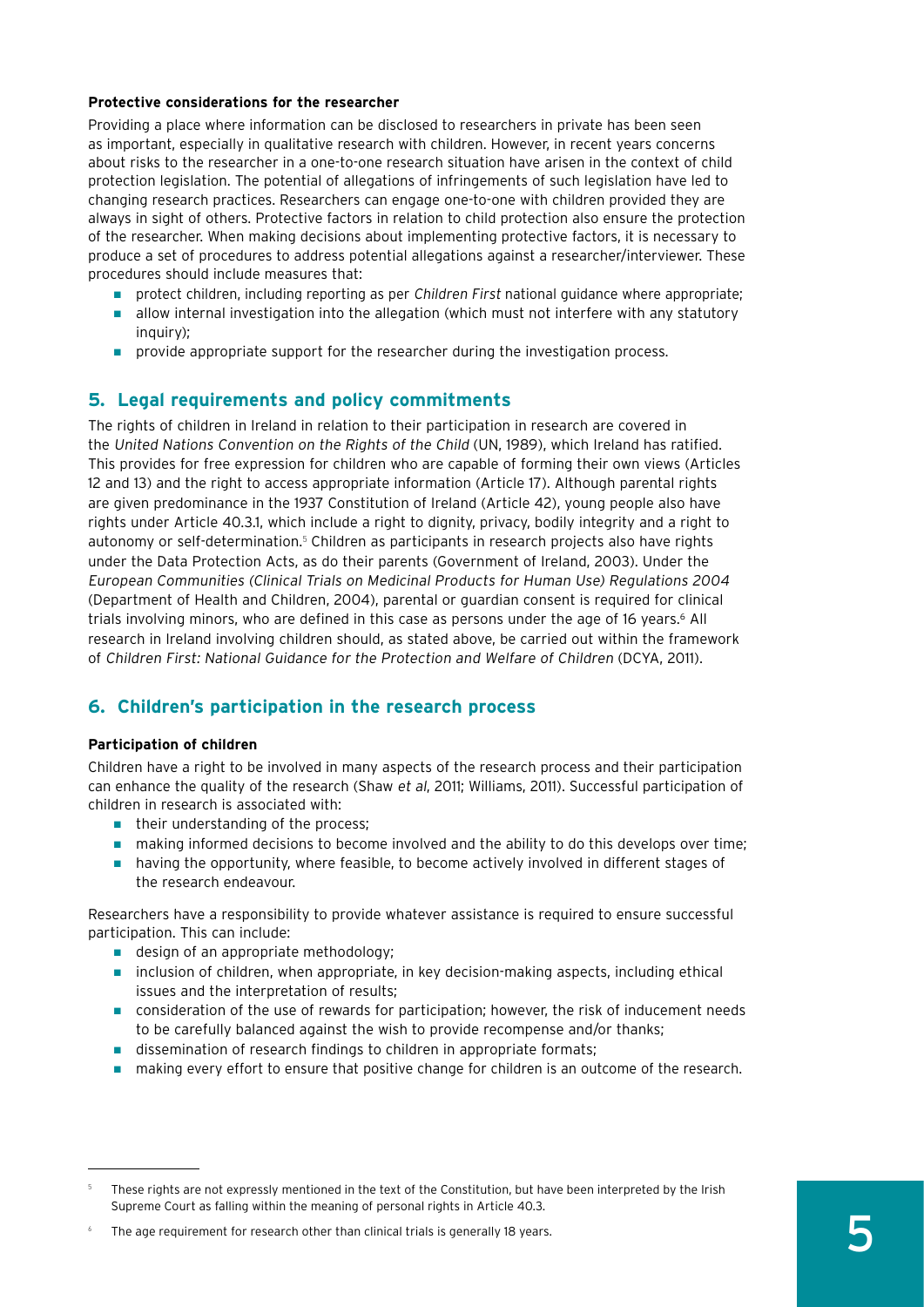#### **Participation and protection of children in specific contexts and settings**

Researchers adopting a participatory approach to research with children should have appropriate training and employ high methodological standards to ensure that the children's right to protection is balanced with their right to participate in the research process. Particular care is required in relation to some groups of children who have distinct needs, as well as all children in specific settings. Researchers should have adequate knowledge of, and acceptable attitudes in relation to, children with specific needs, such as children from minority ethnic backgrounds. Similarly, researchers should be aware of issues that arise in studying children in specific contexts, as in the school or in a care environment.

In the past, children's research has often been problem-focused, i.e. investigating the perceived problems of children or problems caused by children (Carroll and Gutmann, 2011). Arising from this concept, some groups of children have been over-researched. It is important to protect children from being over-investigated and this is now enshrined in international ethical guidelines (see, for example, US Department of Health and Human Services, 2005). Providing safeguards are in place, particularly in relation to obtaining consent and assent, participation in research can be very positive for all children (McLaughlin, 2006).

More specific ethical issues arise in relation to particular groups of children and settings. For example, schools, hospitals, care homes, early-years facilities and youth clubs are settings that can provide relatively easy access to representative samples of children for research projects. Similarly, children who have particular illnesses, or disabilities, and/or come from various ethnic and socio-economic groupings can also provide a sampling frame for research studies. Yet, while investigating children in specific settings can provide increased understanding of such children, additional ethical issues must be considered to ensure that their rights are protected.

#### **Power relationships**

Researchers need to be conscious of factors that could lead children to agree to activities that they might otherwise reject. In this way, Morrow and Richards (1996) cite the disparities in power and status between adults and children as the greatest ethical challenge for researchers working with children. An example of this type of research are teacher-led studies, where the teacher has a personal stake in achieving student participation; such research often takes place in a group or whole class setting, and the social consequences of opting out of the research can have an effect on children's decisions. In such situations, the fact that a student is not participating will be known to peers and may cause embarrassment. This type of research, therefore, requires alternative arrangements for those who are not participating in the research.

This disparity in power and status is even more of an issue in social care situations, where children may be accustomed to adults making decisions on their behalf and these power relationships may unduly influence the child's decision to participate in a research study (Meaux and Bell, 2001; NHMRC, 2007; Carroll and Gutmann, 2011). Appointing an individual from outside the organisation to act as an intermediary between the children and the internal researchers will help to ameliorate this problem. Children who are in State-appointed care settings may have experienced negative adult relationships in the past and they may also have experienced the involvement of a wide range of professionals in decisions relating to their lives. This may make it difficult for the researchers to convince the participants of their objectivity and independence from the care institutions and their personnel. Equally, researchers should be clear about boundaries and if a trust relationship is built up over time, great care should be given to how that relationship is ended.

#### **Sensitivity to specific needs**

Research should not unjustly single out or overburden any group of children for increased exposure to research risk on the basis of their particular medical condition, disability, ethnic or social circumstance. Minimising distress and disruption for the children and avoiding unwanted intrusion into their privacy require consideration if children are, for example, in residential care or in hospital. Researchers should be sensitive to the diversity and individuality of children, and be scrupulously non-judgmental with regard to the children's care experience and family circumstances. One of the best ways of ensuring an ethical approach to research in these environments is to discuss the specific ethical issues with people who work with the children on a daily basis and, if possible, with representative groups of the children to be studied.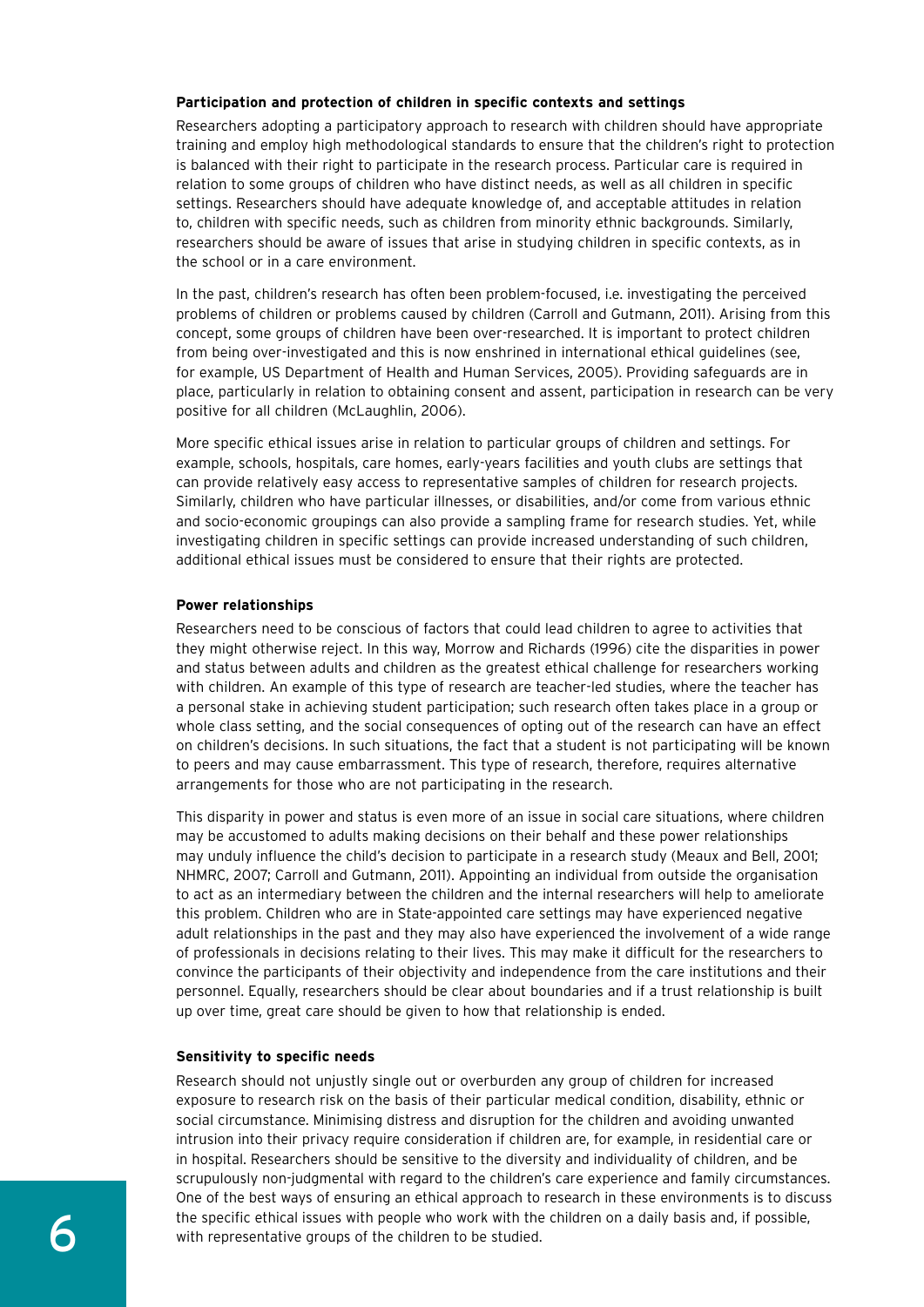Clinical research will require researchers to pay particular attention to potential risk or discomfort for the children in relation to:

- the duration of the testing period;
- whether the research procedures or interventions are reasonably comparable to past tests or treatments undergone by the children and their knowledge and understanding of the treatments that they might undergo in the future;
- evaluation of the contribution to knowledge about a particular disorder or condition, especially if the study child has the disorder or condition.

Research with children with disabilities should be carried out in line with guidelines produced by the National Disability Authority for research among children with disabilities (Good, 2010). In addition to the issues raised above, extra time and support should be built into the research process to allow for the needs of children with disabilities. Similarly, dissemination of findings will need to be informed by an understanding of the specific communication needs of the children and their families.

#### **Consent and assent in context-specific settings**

Settings play a major part in the consent process. For example, parents and pupils can usually only be contacted through the school and researchers depend on the cooperation of schools and teachers to access participants and conduct their research. There are often policies in place in schools, and in other child and youth settings, that affect the seeking of consent. Schools sometimes operate a policy of seeking general parental/guardian consent for a variety of activities (e.g. educational testing, short trips to library), but strict caution is advised in relation to this approach to consent. All schools must ensure that any consent obtained is specific enough to ensure that no one is surprised subsequently to learn how their children's data were used. Larger educational research projects increasingly have advisory committees on which parents (through the National Parents' Councils), as well as school management bodies and teacher unions, are represented and procedures for seeking consent are among the matters dealt with by these committees.

In relation to negotiating assent with children, they should be clear that their assent is voluntary and that refusal to participate, or any criticism they may disclose to the researcher about the care or service received in the particular setting, will not have any adverse impact on the future service they receive.

While parents devolve some degree of decision-making power to the management and/or staff of such bodies as schools, hospitals, youth clubs or crèches, this devolution cannot be considered to be absolute and parents still retain the ultimate say regarding their children's welfare. Factors that may be relevant in addressing the issue of consent include:

- the extent to which the research is an extension of what normally happens in the setting (e.g. in the classroom, the care centre);
- the extent to which anonymity can be guaranteed given the context in which the research is being carried out;
- the nature of the contact, if any, between the researcher and the child;
- number of participants and feasibility of researcher's direct contact with parents and children.

#### **Confidentiality in context-specific settings**

For some research projects, basic personal information (name, gender and date of birth) is compiled on potential participants and these data are also subject to ethical and legal conditions. In general, data protection legislation precludes schools and other organisations from releasing personal information about children without parental permission.

Another ethical issue in relation to group settings is the risk of limited confidentiality and social harm based on a child's participation in research which others are witness to. Children might inadvertently make contributions that carry social risks (for example, communicating sensitive information), with the danger of being ridiculed by their peers later. Researchers need to be aware of that risk, especially when choosing research methodologies that allow for unpredictable interaction between participants or when potentially sensitive topics are being investigated.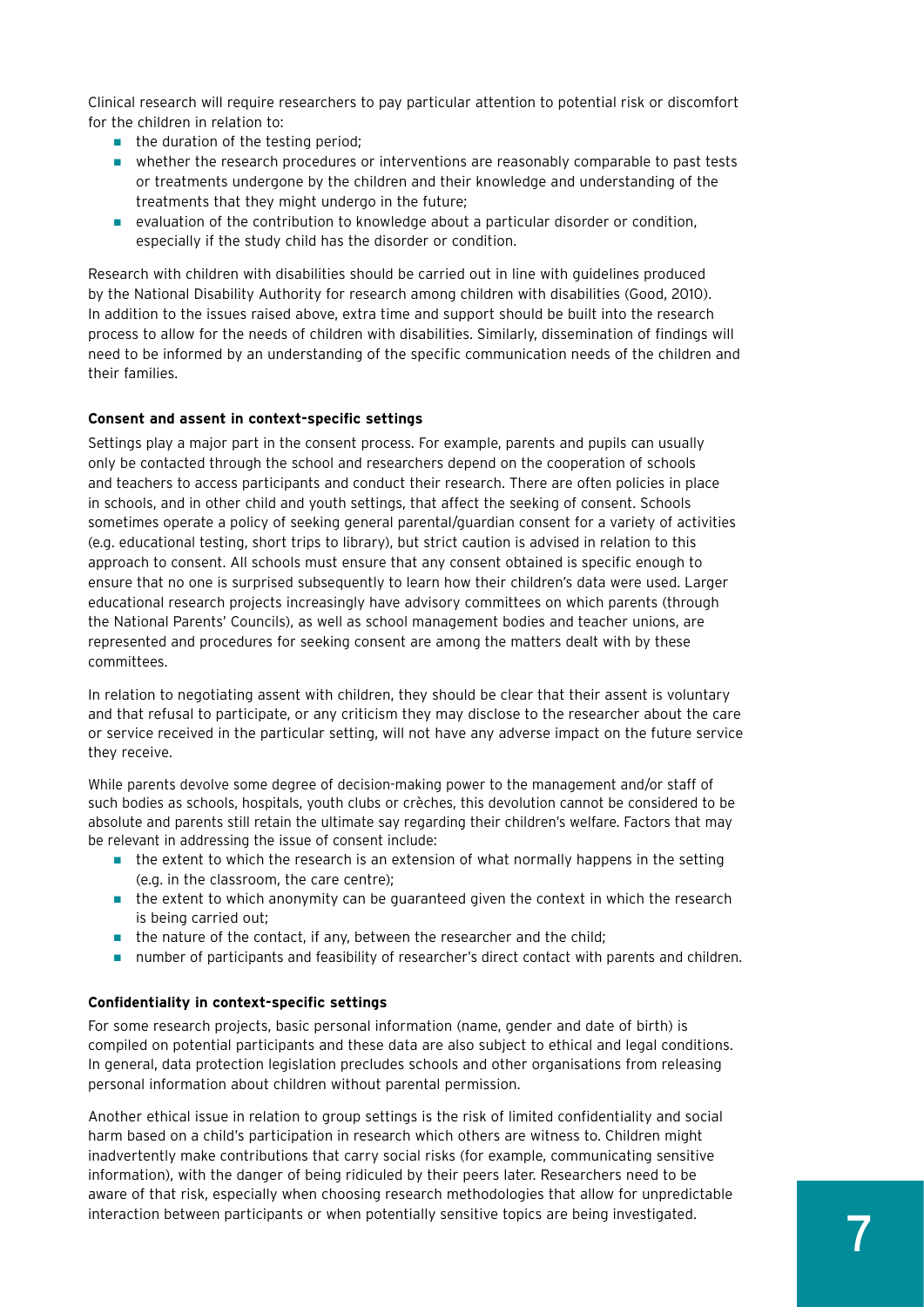#### **Concluding points**

- Research with, and for, children (defined in Ireland as people below the age of 18) is necessary and beneficial, but particular ethical concerns arise in relation to children's involvement in research and these must be addressed.
- Basic ethical principles apply to all research and these include a commitment to the well-being, protection and safety of participants; a duty to respect the rights and wishes of those involved; a responsibility to conduct high-quality scientific research; and a commitment to disseminate and communicate the results to stakeholders.
- In addition to core ethical principles, research with children requires that legal and policy commitments in relation to children, especially national and international child protection policies and guidelines, are adhered to and that a child-centred, inclusive approach to research is adopted.
- Parental/guardian consent is required for a child to participate in research, but good practice also requires the child's agreement or assent.
- Confidentiality is key to research practice, but a limitation exists in child-related research if a child protection issue arises and this restriction in relation to confidentiality must be explained when obtaining consent.
- To ensure child protection, research with children should be carried out in accordance with Children First: National Guidance for the Protection and Welfare of Children (DCYA, 2011) and research organisations should have a child protection policy in place, as well as a designated liaison person or member of staff responsible for the implementation of this policy.
- Every effort should be made to actively involve children as participants in the research process and care must be taken to protect the rights of all children, as well as specific groups of children, in research activity.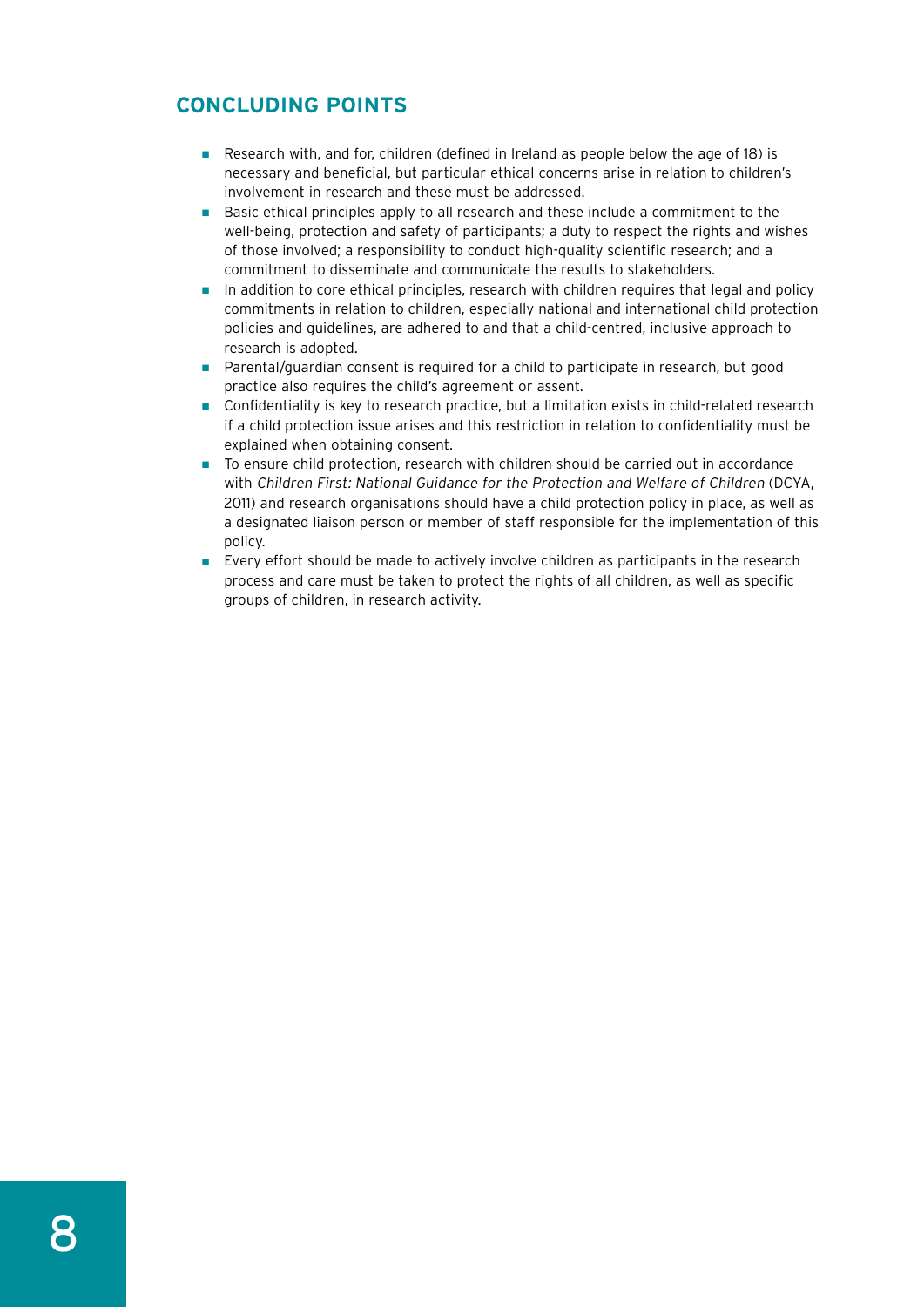#### **References**

- Carroll, T.W. and Gutmann, M.P. (2011) 'The Limits of Autonomy: The Belmont Report and the History of Childhood', Journal of the History of Medicine and Allied Sciences, Vol. 66, No. 1, pp. 82-115.
- Data Protection Commissioners (2007) Data Protection Guidelines on research in the Health Sector. Dublin: Data Protection Commissioners. Available at: www.dataprotection.ie/documents/guidance/Health\_ research.pdf
- DCYA (2011) Children First: National Guidance for the Protection and Welfare of Children, Department of Children and Youth Affairs. Dublin: Government Publications. Available at: www.dcya.gov.ie/documents/ child\_welfare\_protection/ChildrenFirst.pdf
- Department of Health and Children (2004) European Communities (Clinical Trials on Medicinal Products for Human Use) Regulations 2004. Available at: www.dohc.ie
- Department of Health and Children (2000) The National Children's Strategy: Our Children Their Lives. Dublin: Government Publications.
- Felzmann, H., Sixsmith, J., O'Higgins, S., Ni Chonnachtaigh, S. and Nic Gabhainn, S. (2010) Ethical Review and Children's Research in Ireland, Office of the Minister for Children and Youth Affairs. Dublin: Government Publications Available at: www.dcya.gov.ie/documents/publications/Ethical\_Review\_and\_Childrens\_ Research\_in\_Ireland\_Report.pdf
- Good, A. (2009) Ethical Guidance for Research with People with Disabilities. Dublin: National Disability Authority. Available at: www.nda.ie/cntmgmtnew.nsf/0/232F61AE5397A93D802576650052B3B9/\$File/ ethicsfootnotes.html

Government of Ireland (2003) Data Protection (Amendment) Act 2003. Dublin: Government Publications.

- Government of Ireland (1998) Protections for Persons Reporting Child Abuse Act 1998. Dublin: Government Publications.
- Government of Ireland (1988) Data Protection Act 1988. Dublin: Government Publications.
- Health Information and Quality Authority (forthcoming) National Quality Standards for Registered and/or Inspected Services for Children and Young People.
- Irish Council for Bioethics (2005) Human Biological Material: Recommendations for Collection, Use and Storage in Research. Dublin: Irish Council for Bioethics.
- Irish Council for Bioethics (2004) Operational Procedures for Research Ethics Committees. Dublin: Irish Council for Bioethics.
- Irish Medical Council (2009) Guide to Professional Conduct and Ethics (7th edition). Dublin: Irish Medical Council.
- McLaughlin, R. (2006) Branded a Problem? Findings from a participatory research project on the educational experiences of children and young people in care in Northern Ireland. Belfast: Save the Children.
- Medical Research Council (2004) MRC Ethics Guide. Medical research involving children. London: Medical Research Council. Available at: www.mrc.ac.uk/Utilities/Documentrecord/index.htm?d=MRC002430
- Meaux, J.B. and Bell, P.L. (2001) 'Balancing Recruitment and Protection: Children as research subjects', Issues in Comprehensive Pediatric Nursing, Vol. 14, pp. 241-51.
- Morrow, V. and Richards, M. (1996) 'The ethics of social research with children: An overview', Children and Society, Vol. 10, pp. 90-105.
- National Commission for the Protection of Human Subjects of Biomedical and Behavioural Research (1977) Research involving Children, DHEW Publication No. (OS) 77-0004. Washington, DC: US Government Printing Office.
- National Health and Medical Research Council (2007) National Statement on Ethical Conduct in Human Research 2007 – updated 2009. Canberra: National Health and Medical Research Council. Available at: www.nhmrc.gov.au/guidelines/publications/e72
- Royal College of Paediatrics and Child Health (2000) 'Guidelines for the Ethical Conduct of Medical Research involving Children', Archives of Disease in Childhood, Vol. 82, No. 2, pp. 177-82.
- Shaw, C., Brady, L.M. and Davey, C. (2011) Guidelines for Research with Children and Young People. London: National Children's Bureau Research Centre.
- Spriggs, M. (2010) Understanding Consent in Research involving Children: The Ethical Issues. A Handbook for Human Research Ethics Committees and Researchers. Melbourne: Children's Bioethics Centre, The Royal Children's Hospital, Melbourne.
- UN (2009) Convention on the Rights of the Child. Committee on the Rights of the Child: General Comment No. 12, 'The right of the child to be heard'. Geneva: United Nations. Available at: http://www2.ohchr.org/ english/bodies/crc/docs/AdvanceVersions/CRC-C-GC-12.doc
- UN (1989) United Nations Convention on the Rights of the Child. Geneva: United Nations. Available at: http://www2.ohchr.org/english/law/crc.htm
- US Department of Health and Human Services (2009) HHS Regulatory Requirements for Research involving Children (Federal Regulations on Protection on Human Subjects). Available at: www.hhs.gov/ohrp/ humansubjects/guidance/45cfr46.html
- US Department of Health and Human Services/Office of Extramural Research, National Institutes of Health (2005) Regulatory Requirements for Research involving Children. Bethesda, MD: National Institutes of Health. Available at: http://grants.nih.gov/grants/policy/hs/children1.htm
- Williams, G. (2011) 'Children as means and ends in large-scale medical research', Bioethics, doi: 10.1111/j.1467- 8519.2010.01873.x
- World Medical Association, Declaration of Helsinki (2008) Recommendations Guiding Physicians in Biomedical Research involving Subjects, 1964-2000. Available at: www.wma.net/en/30publications/10policies/b3/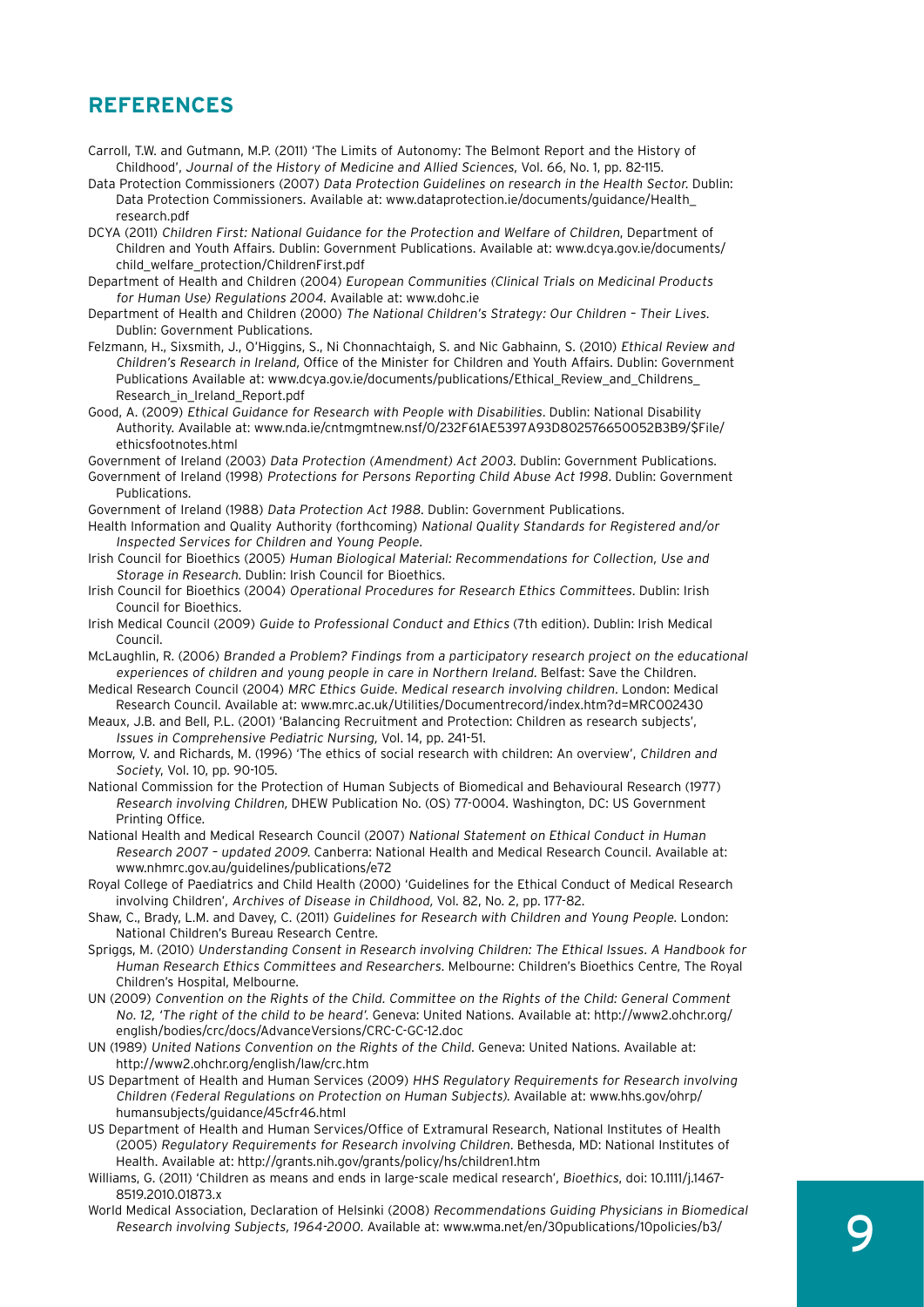#### **Appendix: Members of the Working Group on Ethics in Children's Research**

| Dr. Anne Cleary (Chair)        | School of Sociology, University College, Dublin                  |
|--------------------------------|------------------------------------------------------------------|
| Dr. Peter Archer               | Education Research Centre, St. Patrick's College, Drumcondra     |
| Mr. Laurence Bond              | Equality Authority                                               |
| Professor Ruth Curtis          | Department of Psychology, National University of Ireland, Galway |
| Ms. Maureen Fallon             | (formerly) Health Service Executive                              |
| Dr. Heike Felzmann             | Philosophy Department, National University of Ireland, Galway    |
| Dr. Sinéad Hanafin             | Department of Children and Youth Affairs                         |
| Dr. Celia Keeneghan            | (formerly) Health Service Executive                              |
| Ms. Aine Lynch                 | National Parents' Council                                        |
| Dr. Deirdre Madden             | Faculty of Law, University College, Cork                         |
| Mr. Adrian Redmond             | Central Statistics Office                                        |
| Ms. Bairbre Meaney (Secretary) | Department of Children and Youth Affairs                         |